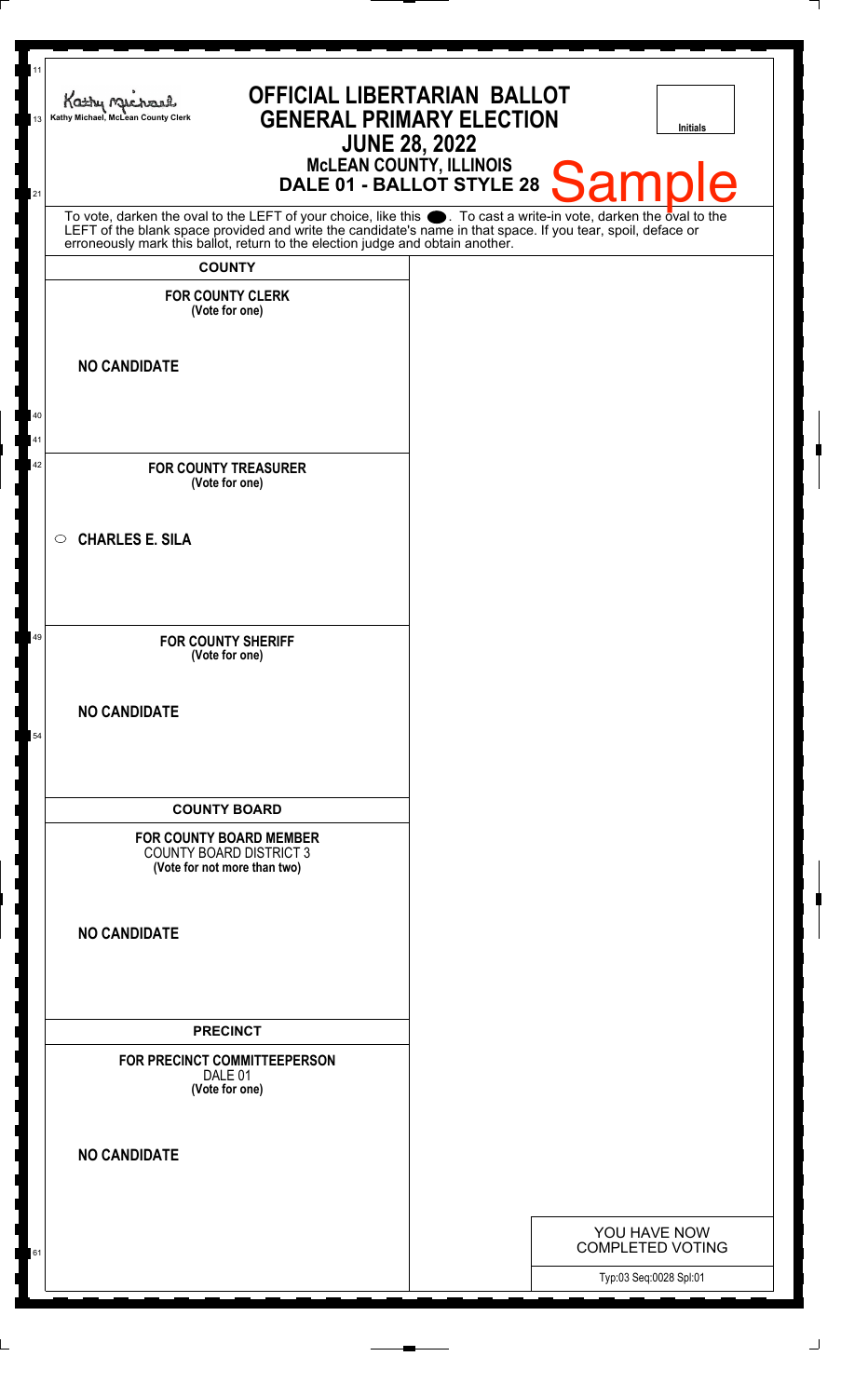| 11<br>13 | <b>OFFICIAL LIBERTARIAN BALLOT</b><br>Kathy Michael<br><b>GENERAL PRIMARY ELECTION</b><br>Kathy Michael, McLean County Clerk<br><b>JUNE 28, 2022</b>                                                                                                                                                                                    |                                                   | <b>Initials</b> |
|----------|-----------------------------------------------------------------------------------------------------------------------------------------------------------------------------------------------------------------------------------------------------------------------------------------------------------------------------------------|---------------------------------------------------|-----------------|
| 21       | McLEAN COUNTY, ILLINOIS<br>DALE 01 - BALLOT STYLE 29                                                                                                                                                                                                                                                                                    | Sample                                            |                 |
|          | To vote, darken the oval to the LEFT of your choice, like this $\bullet$ . To cast a write-in vote, darken the oval to the LEFT of the blank space provided and write the candidate's name in that space. If you tear, spoil, deface<br>erroneously mark this ballot, return to the election judge and obtain another.<br><b>COUNTY</b> |                                                   |                 |
|          | <b>FOR COUNTY CLERK</b>                                                                                                                                                                                                                                                                                                                 |                                                   |                 |
|          | (Vote for one)                                                                                                                                                                                                                                                                                                                          |                                                   |                 |
|          | <b>NO CANDIDATE</b>                                                                                                                                                                                                                                                                                                                     |                                                   |                 |
| 40       |                                                                                                                                                                                                                                                                                                                                         |                                                   |                 |
| 41       | <b>FOR COUNTY TREASURER</b>                                                                                                                                                                                                                                                                                                             |                                                   |                 |
| 43<br>44 | (Vote for one)                                                                                                                                                                                                                                                                                                                          |                                                   |                 |
|          | <b>CHARLES E. SILA</b><br>$\circ$                                                                                                                                                                                                                                                                                                       |                                                   |                 |
|          |                                                                                                                                                                                                                                                                                                                                         |                                                   |                 |
| 51       | <b>FOR COUNTY SHERIFF</b><br>(Vote for one)                                                                                                                                                                                                                                                                                             |                                                   |                 |
|          |                                                                                                                                                                                                                                                                                                                                         |                                                   |                 |
|          | <b>NO CANDIDATE</b>                                                                                                                                                                                                                                                                                                                     |                                                   |                 |
|          |                                                                                                                                                                                                                                                                                                                                         |                                                   |                 |
|          | <b>COUNTY BOARD</b>                                                                                                                                                                                                                                                                                                                     |                                                   |                 |
|          | <b>FOR COUNTY BOARD MEMBER</b><br><b>COUNTY BOARD DISTRICT 3</b><br>(Vote for not more than two)                                                                                                                                                                                                                                        |                                                   |                 |
|          | <b>NO CANDIDATE</b>                                                                                                                                                                                                                                                                                                                     |                                                   |                 |
|          |                                                                                                                                                                                                                                                                                                                                         |                                                   |                 |
|          |                                                                                                                                                                                                                                                                                                                                         |                                                   |                 |
|          | <b>PRECINCT</b><br>FOR PRECINCT COMMITTEEPERSON                                                                                                                                                                                                                                                                                         |                                                   |                 |
|          | DALE 01<br>(Vote for one)                                                                                                                                                                                                                                                                                                               |                                                   |                 |
|          | <b>NO CANDIDATE</b>                                                                                                                                                                                                                                                                                                                     |                                                   |                 |
|          |                                                                                                                                                                                                                                                                                                                                         |                                                   |                 |
|          |                                                                                                                                                                                                                                                                                                                                         | YOU HAVE NOW                                      |                 |
| 61       |                                                                                                                                                                                                                                                                                                                                         | <b>COMPLETED VOTING</b><br>Typ:03 Seq:0029 Spl:01 |                 |
|          |                                                                                                                                                                                                                                                                                                                                         |                                                   |                 |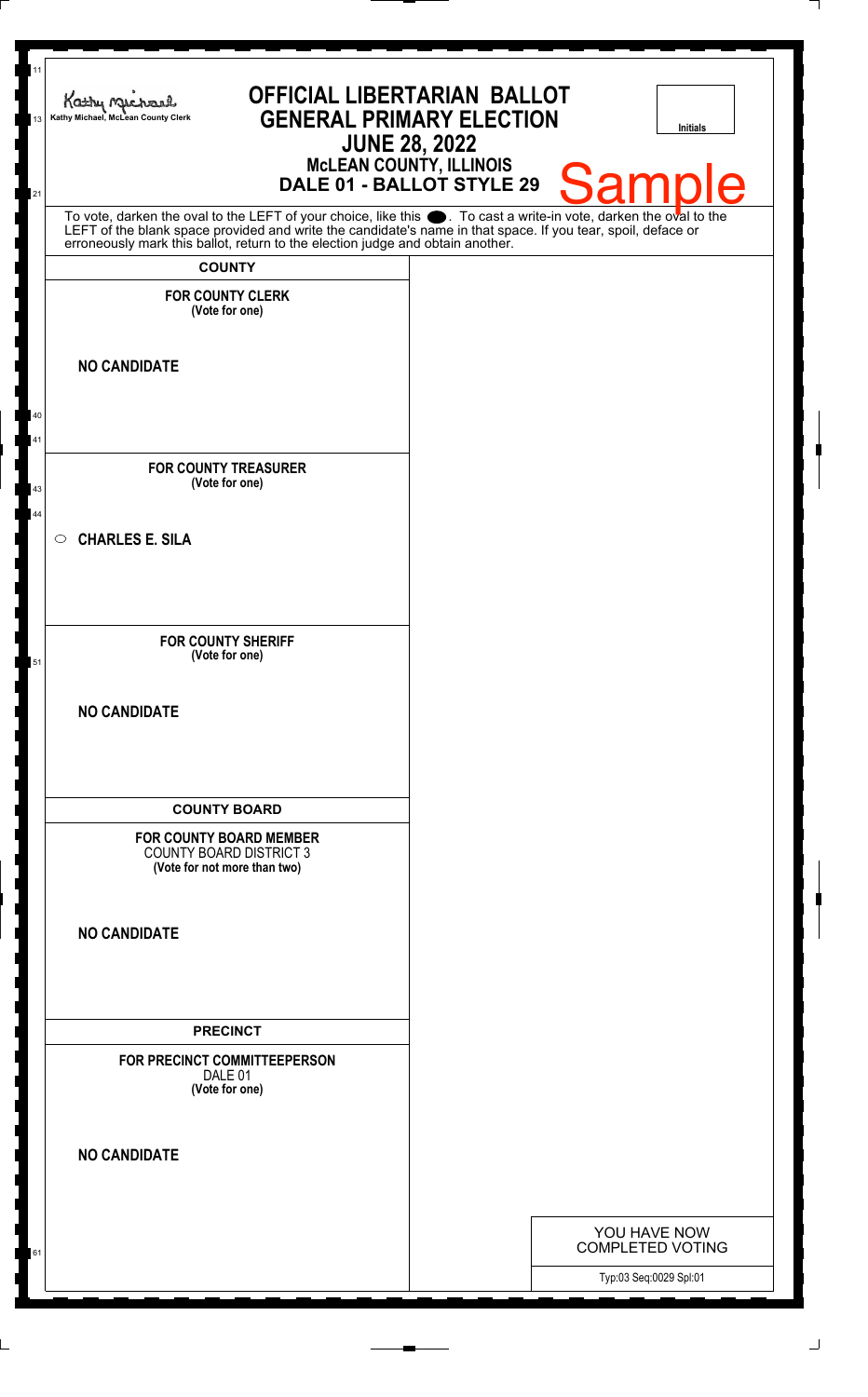| <b>OFFICIAL LIBERTARIAN BALLOT</b><br>Kathy Michael<br><b>GENERAL PRIMARY ELECTION</b><br>Kathy Michael, McLean County Clerk<br><b>JUNE 28, 2022</b><br><b>McLEAN COUNTY, ILLINOIS</b><br>DALE 01 - BALLOT STYLE 30                                                                                                 | <b>Initials</b>                         |
|---------------------------------------------------------------------------------------------------------------------------------------------------------------------------------------------------------------------------------------------------------------------------------------------------------------------|-----------------------------------------|
| To vote, darken the oval to the LEFT of your choice, like this ●. To cast a write-in vote, darken the oval to the<br>LEFT of the blank space provided and write the candidate's name in that space. If you tear, spoil, deface or<br>erroneously mark this ballot, return to the election judge and obtain another. |                                         |
| <b>COUNTY</b>                                                                                                                                                                                                                                                                                                       |                                         |
| <b>FOR COUNTY CLERK</b><br>(Vote for one)                                                                                                                                                                                                                                                                           |                                         |
|                                                                                                                                                                                                                                                                                                                     |                                         |
| <b>NO CANDIDATE</b>                                                                                                                                                                                                                                                                                                 |                                         |
|                                                                                                                                                                                                                                                                                                                     |                                         |
|                                                                                                                                                                                                                                                                                                                     |                                         |
| <b>FOR COUNTY TREASURER</b><br>(Vote for one)                                                                                                                                                                                                                                                                       |                                         |
| $\circ$ CHARLES E. SILA                                                                                                                                                                                                                                                                                             |                                         |
|                                                                                                                                                                                                                                                                                                                     |                                         |
|                                                                                                                                                                                                                                                                                                                     |                                         |
| <b>FOR COUNTY SHERIFF</b>                                                                                                                                                                                                                                                                                           |                                         |
| (Vote for one)                                                                                                                                                                                                                                                                                                      |                                         |
| <b>NO CANDIDATE</b>                                                                                                                                                                                                                                                                                                 |                                         |
|                                                                                                                                                                                                                                                                                                                     |                                         |
|                                                                                                                                                                                                                                                                                                                     |                                         |
| <b>COUNTY BOARD</b><br><b>FOR COUNTY BOARD MEMBER</b>                                                                                                                                                                                                                                                               |                                         |
| <b>COUNTY BOARD DISTRICT 8</b><br>(Vote for not more than two)                                                                                                                                                                                                                                                      |                                         |
|                                                                                                                                                                                                                                                                                                                     |                                         |
| <b>NO CANDIDATE</b>                                                                                                                                                                                                                                                                                                 |                                         |
|                                                                                                                                                                                                                                                                                                                     |                                         |
| <b>PRECINCT</b>                                                                                                                                                                                                                                                                                                     |                                         |
| FOR PRECINCT COMMITTEEPERSON<br>DALE 01                                                                                                                                                                                                                                                                             |                                         |
| (Vote for one)                                                                                                                                                                                                                                                                                                      |                                         |
|                                                                                                                                                                                                                                                                                                                     |                                         |
| <b>NO CANDIDATE</b>                                                                                                                                                                                                                                                                                                 |                                         |
|                                                                                                                                                                                                                                                                                                                     |                                         |
|                                                                                                                                                                                                                                                                                                                     | YOU HAVE NOW<br><b>COMPLETED VOTING</b> |
|                                                                                                                                                                                                                                                                                                                     | Typ:03 Seq:0030 Spl:01                  |

⅂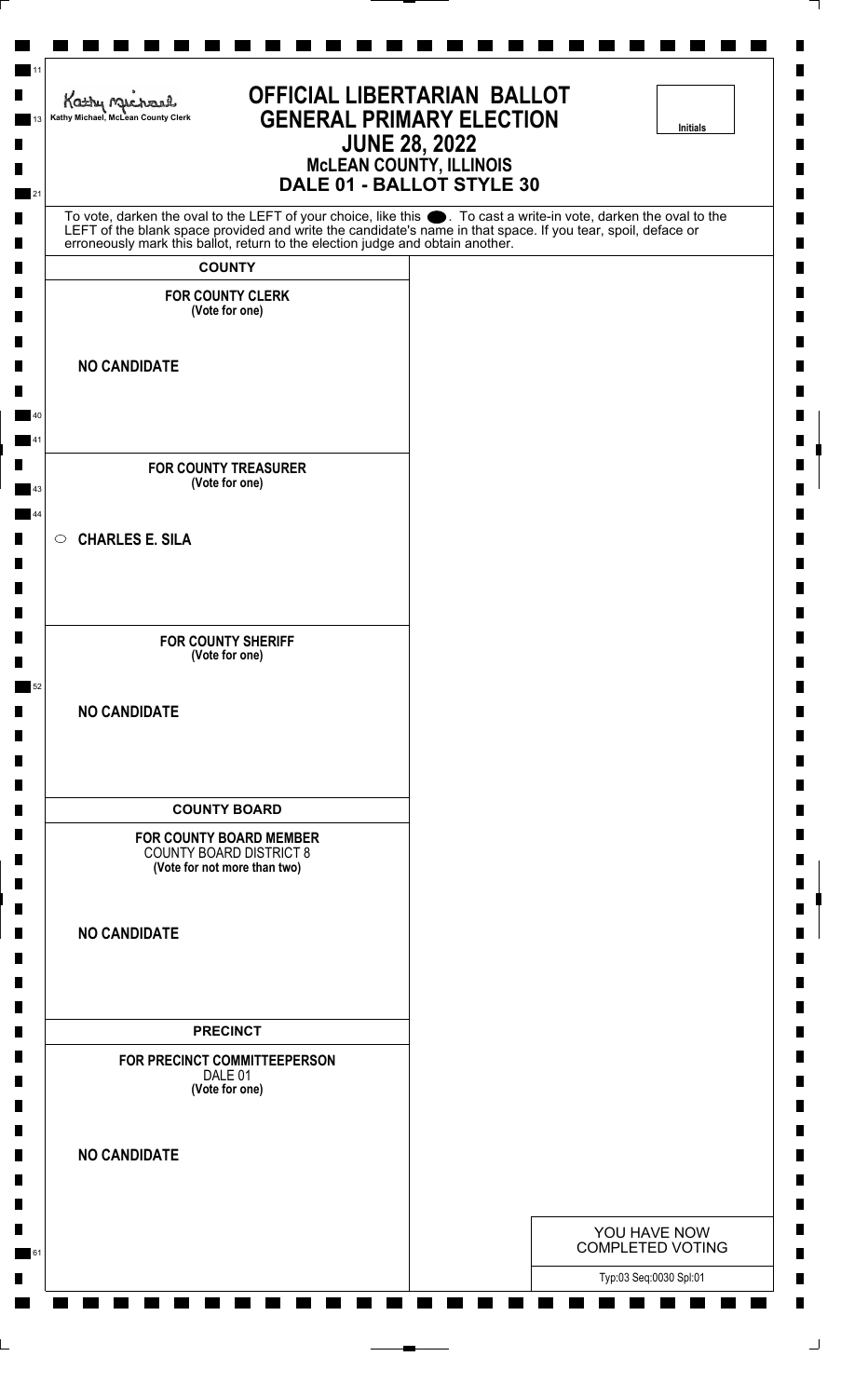| <b>OFFICIAL LIBERTARIAN BALLOT</b><br>Kathy Michael<br><b>GENERAL PRIMARY ELECTION</b><br>Kathy Michael, McLean County Clerk<br><b>JUNE 28, 2022</b><br><b>MCLEAN COUNTY, ILLINOIS</b><br>DALE 01 - BALLOT STYLE 31                                                                                                    | <b>Initials</b>                         |
|------------------------------------------------------------------------------------------------------------------------------------------------------------------------------------------------------------------------------------------------------------------------------------------------------------------------|-----------------------------------------|
| To vote, darken the oval to the LEFT of your choice, like this $\bullet$ . To cast a write-in vote, darken the oval to the LEFT of the blank space provided and write the candidate's name in that space. If you tear, spoil, deface<br>erroneously mark this ballot, return to the election judge and obtain another. |                                         |
| <b>COUNTY</b>                                                                                                                                                                                                                                                                                                          |                                         |
| <b>FOR COUNTY CLERK</b><br>(Vote for one)                                                                                                                                                                                                                                                                              |                                         |
| <b>NO CANDIDATE</b>                                                                                                                                                                                                                                                                                                    |                                         |
|                                                                                                                                                                                                                                                                                                                        |                                         |
| <b>FOR COUNTY TREASURER</b><br>(Vote for one)                                                                                                                                                                                                                                                                          |                                         |
| <b>CHARLES E. SILA</b><br>$\circ$                                                                                                                                                                                                                                                                                      |                                         |
| <b>FOR COUNTY SHERIFF</b><br>(Vote for one)                                                                                                                                                                                                                                                                            |                                         |
| <b>NO CANDIDATE</b>                                                                                                                                                                                                                                                                                                    |                                         |
| <b>COUNTY BOARD</b>                                                                                                                                                                                                                                                                                                    |                                         |
| <b>FOR COUNTY BOARD MEMBER</b><br><b>COUNTY BOARD DISTRICT 3</b><br>(Vote for not more than two)                                                                                                                                                                                                                       |                                         |
| <b>NO CANDIDATE</b>                                                                                                                                                                                                                                                                                                    |                                         |
| <b>PRECINCT</b>                                                                                                                                                                                                                                                                                                        |                                         |
| FOR PRECINCT COMMITTEEPERSON<br>DALE 01<br>(Vote for one)                                                                                                                                                                                                                                                              |                                         |
| <b>NO CANDIDATE</b>                                                                                                                                                                                                                                                                                                    |                                         |
|                                                                                                                                                                                                                                                                                                                        | YOU HAVE NOW<br><b>COMPLETED VOTING</b> |
|                                                                                                                                                                                                                                                                                                                        | Typ:03 Seq:0031 Spl:01                  |

⅂